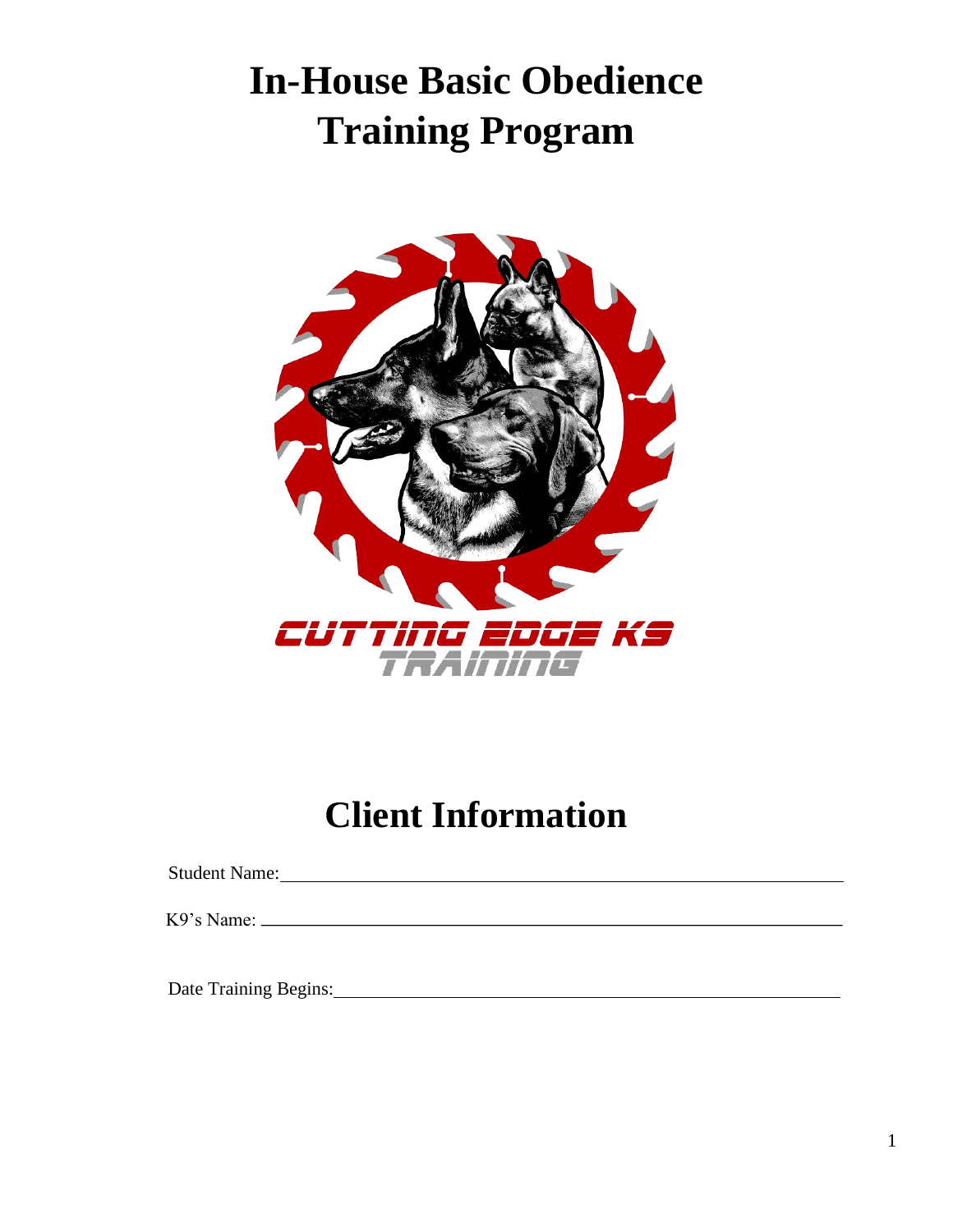### **Student Information**

|                      | Name: Name and the state of the state of the state of the state of the state of the state of the state of the state of the state of the state of the state of the state of the state of the state of the state of the state of                                                                                                                                                                        |                          |                                                    |
|----------------------|-------------------------------------------------------------------------------------------------------------------------------------------------------------------------------------------------------------------------------------------------------------------------------------------------------------------------------------------------------------------------------------------------------|--------------------------|----------------------------------------------------|
|                      | City:                                                                                                                                                                                                                                                                                                                                                                                                 |                          |                                                    |
|                      |                                                                                                                                                                                                                                                                                                                                                                                                       |                          |                                                    |
|                      |                                                                                                                                                                                                                                                                                                                                                                                                       |                          |                                                    |
|                      | <b>Emergency Contact Number:</b>                                                                                                                                                                                                                                                                                                                                                                      |                          |                                                    |
|                      | Name:<br>Phone:                                                                                                                                                                                                                                                                                                                                                                                       |                          |                                                    |
|                      | <b>Family History</b>                                                                                                                                                                                                                                                                                                                                                                                 |                          |                                                    |
| 1.<br>2.<br>3.       | Have you owned dogs before?<br>Do you live in town?<br>Have you ever been through an obedience course with a dog before?<br>a. If so where?                                                                                                                                                                                                                                                           | Yes<br>Yes<br>Yes        | N <sub>o</sub><br>N <sub>0</sub><br>N <sub>0</sub> |
| 4.<br>5.<br>6.<br>7. | Do you have 8 weeks to devote to this basic obedience course?<br>Do you have any medical issues that will prevent you from completing an obedience training course?<br>Are you married or have a significant other living in the house with your dog<br>Are there children living in the house with your dog?                                                                                         | Yes<br>Yes<br>Yes<br>Yes | N <sub>o</sub><br>N <sub>0</sub><br>No<br>No       |
| 8.                   | <u> 1980 - Johann Barn, mars ann an t-Amhain Aonaichte ann an t-Amhain Aonaichte ann an t-Amhain Aonaichte ann an</u><br>Are there other dogs living in the house with your dog?<br>If so<br>how many?<br>a.<br>What<br>breed:<br>$\mathbf b$ .<br><u> Albany a Carlo Carlo Carlo Carlo Carlo Carlo Carlo Carlo Carlo Carlo Carlo Carlo Carlo Carlo Carlo Carlo Car</u><br>old:<br>How<br>$c_{\cdot}$ | Yes                      | N <sub>0</sub>                                     |
| 9.                   | d. Do they play well together?<br>e. Are they spayed/neutered?<br>Yes No                                                                                                                                                                                                                                                                                                                              | Yes<br>Yes               | N <sub>o</sub><br>N <sub>o</sub>                   |
|                      | Do you own a cat(s)? Yes No a. If so does the cat(s) stay indoors?<br>10. Are there any other animals living in the house; i.e. birds, ferrets, etc<br>a. If so what kind:                                                                                                                                                                                                                            | Yes                      | N <sub>0</sub>                                     |
|                      | 11. Have you ever had a bad experience with a dog, i.e. dog bit, attacked by a dog, etc?                                                                                                                                                                                                                                                                                                              | Yes                      | N <sub>o</sub>                                     |

| 12. Are you afraid of big dogs?  |     | Yes | No 13. |
|----------------------------------|-----|-----|--------|
| Do dogs make you nervous easily? | Yes | No  |        |
| 14. Do you get stress out easy?  |     | Yes | No     |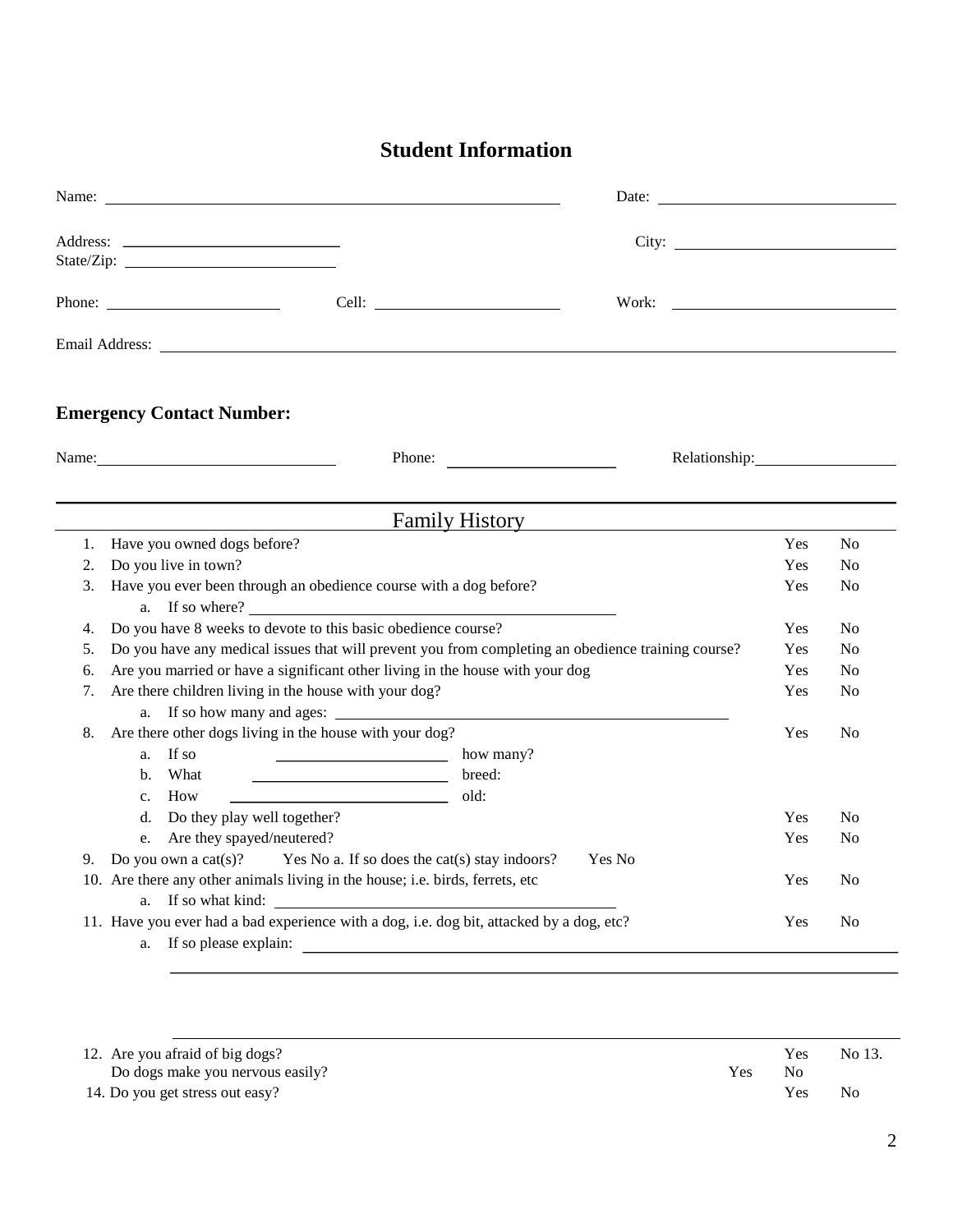The basic obedience course you have signed up for is an 8 week course. It is very important that you attend each session and your training at home to insure your dog's completion of the course. Dogs learn from repetition, consistency, love and affection, therefore, we as their owners need to be consistent in our training with them. By signing below you are acknowledging that if you choose not to attend all 8 class consecutively or you choose to longer come to training there will be no refund for the class.

| Date: $\frac{1}{\sqrt{1-\frac{1}{2}} \cdot \frac{1}{2}}$                                                                                                                                                                                                                                                                                                                     |
|------------------------------------------------------------------------------------------------------------------------------------------------------------------------------------------------------------------------------------------------------------------------------------------------------------------------------------------------------------------------------|
| <b>Canine Information</b>                                                                                                                                                                                                                                                                                                                                                    |
| Age: $\qquad \qquad$                                                                                                                                                                                                                                                                                                                                                         |
| Color:                                                                                                                                                                                                                                                                                                                                                                       |
| Rabies Vaccine: Yes No<br>Health Certificate: Yes No Date:<br>Date: $\qquad \qquad$                                                                                                                                                                                                                                                                                          |
| Is your dog spayed/neutered? Yes No If so at what age?                                                                                                                                                                                                                                                                                                                       |
| Does your dog have any medical conditions that would prevent him/her from completing his/her obedience course? Yes No                                                                                                                                                                                                                                                        |
| Is your dog on any medications at this time? Yes No If so, what kind:<br>Is your dog on flea control? Yes No                                                                                                                                                                                                                                                                 |
| What kind of dog food does your dog eat? (brand) How much and how often?                                                                                                                                                                                                                                                                                                     |
| Is your dog allowed to eat table food? Yes<br>No                                                                                                                                                                                                                                                                                                                             |
| Do you give your dog any vitamin supplements? Yes No<br>If so what kind:                                                                                                                                                                                                                                                                                                     |
| Dogs History                                                                                                                                                                                                                                                                                                                                                                 |
| Pet Store<br>Where did you get your dog? (circle)<br>Humane Society Friend Other<br>1.<br>If you got your dog from a humane society what county was it from:<br>a. Did the humane society give you any information on the dog you purchased, i.e. owner surrender, stray? Please<br>2.<br>explain:<br>b. Did the humane society do any testing on the dog? If so, what kind: |
|                                                                                                                                                                                                                                                                                                                                                                              |

c. Did the humane society state whether the dog had aggressive tendencies? Yes No

d. Did the humane society state whether the dog had aggression tendencies towards children? Yes No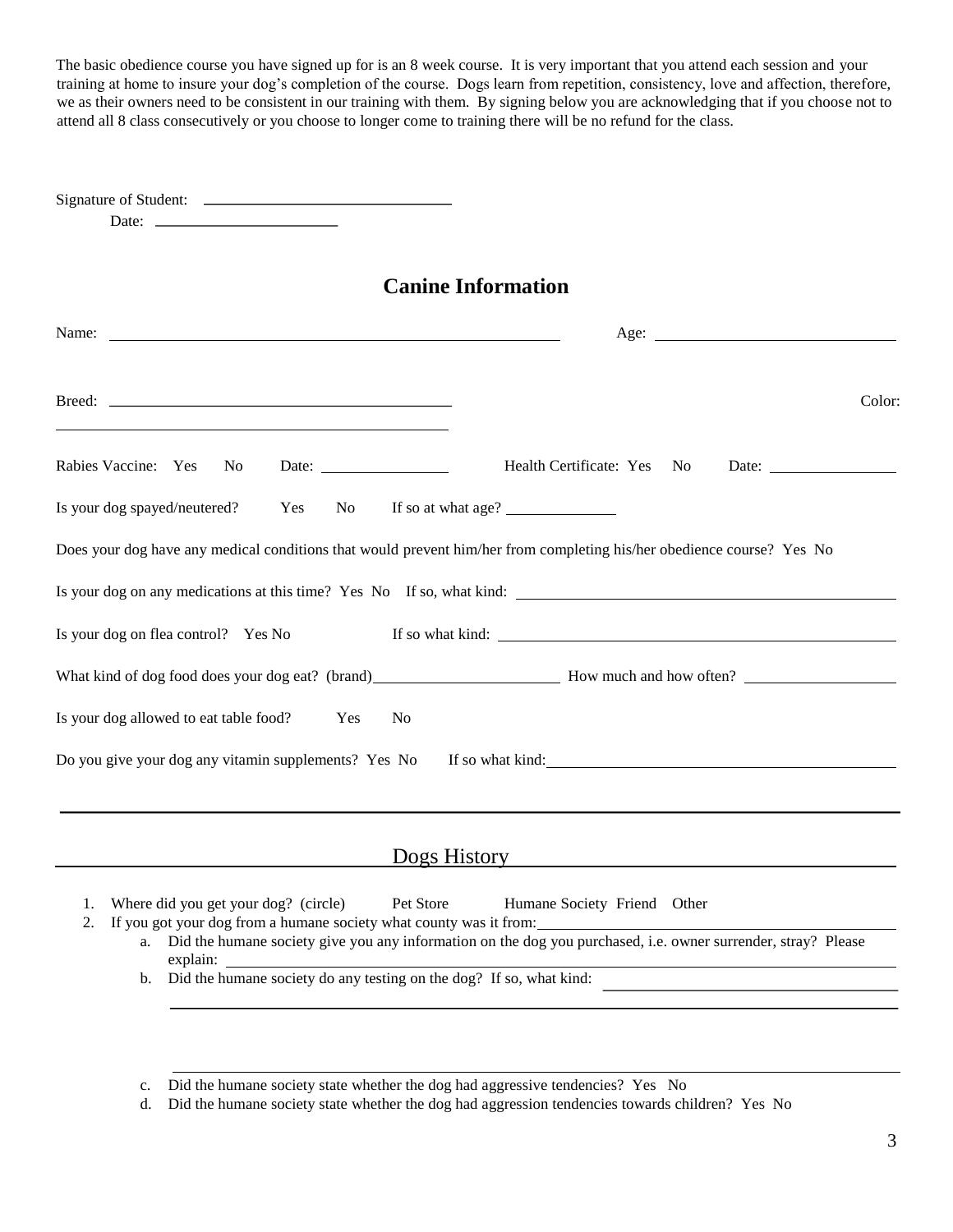| 3. | Does your dog play well with others?                                   |                | Yes | No 4. Has your dog ever bitten you?                      |
|----|------------------------------------------------------------------------|----------------|-----|----------------------------------------------------------|
|    | Yes<br>N <sub>o</sub>                                                  |                |     |                                                          |
| 5. | Has your dog ever bitten a human or an animal?                         |                | Yes | N <sub>o</sub>                                           |
| 6. | Has your dog ever snipped at a human?                                  |                | Yes | No 7. Does your dog                                      |
|    | chew on your hand?<br>Yes                                              | N <sub>o</sub> |     |                                                          |
| 8. | Does your dog growl at people (strangers) or other dogs?               |                | Yes | N <sub>o</sub>                                           |
| 9. | Is your dog afraid of thunderstorms?                                   |                | Yes | No 10. Is your dog                                       |
|    | afraid of loud noises?<br>Yes<br>when scared?                          |                |     | No 11. Does your dog run behind you                      |
|    | Yes<br>N <sub>o</sub><br>Yes                                           |                |     | No 12. Does your dog run from things he is uncertain of? |
|    | 13. Does your dog counter surf?                                        |                | Yes | No 14.                                                   |
|    | Does your dog get in the trash?                                        |                | Yes | No 15.                                                   |
|    | Does your dog jump on people?                                          |                | Yes | N <sub>o</sub>                                           |
|    | 16. Does your dog sleep in your bed or the children's bed?             |                | Yes | No                                                       |
|    | 17. Does your dog pull on the leash?                                   |                | Yes | No 18. Is your dog                                       |
|    | food motivated?<br>Yes                                                 |                |     | No 19. Is your dog treat motivated?                      |
|    | Yes<br>N <sub>o</sub>                                                  |                |     |                                                          |
|    | 20. Does your dog respond to your commands immediately?                |                | Yes | No 21.                                                   |
|    | Will your dog mind you when in public or a strange place?              |                | Yes | N <sub>o</sub>                                           |
|    | 22. Is your dog afraid of water?                                       |                | Yes | No                                                       |
|    | 23. Can you take food away from your dog with no issues?               |                | Yes | N <sub>o</sub>                                           |
|    | 24. Can you take a toy from your dog with no issues?                   |                | Yes | No                                                       |
|    | 25. Does your dog think he/she is the boss of the house?               |                | Yes | N <sub>o</sub>                                           |
|    | 26. Does your dog ride in the car with no issues?                      |                | Yes | N <sub>o</sub>                                           |
|    | 27. Will your dog come when you call him/her?                          |                | Yes | No                                                       |
|    | 28. Will your dog sit on command?                                      |                | Yes | N <sub>o</sub>                                           |
|    | 29. Is your dog afraid of cars driving past him?                       |                | Yes | N <sub>o</sub>                                           |
|    | 30. Does your dog chase cars?                                          |                | Yes | N <sub>o</sub>                                           |
|    | 31. Does your dog chase people on bicycles?                            |                | Yes | N <sub>o</sub>                                           |
|    | 32. Is your dog aggressive with the mailman, meter reader, etc?        |                | Yes | N <sub>o</sub>                                           |
|    | 33. Do you have fenced yard or a place for the dog to exercise?        |                | Yes | N <sub>o</sub>                                           |
|    | 34. Do you walk your dog?                                              |                | Yes | <b>No</b>                                                |
|    | 35. Do you praise your dog when he does something good?                |                | Yes | N <sub>o</sub>                                           |
|    | 36. Does anyone in the family use physical contact to correct the dog? |                | Yes | N <sub>o</sub>                                           |

Please write down the concerns you have about your dog: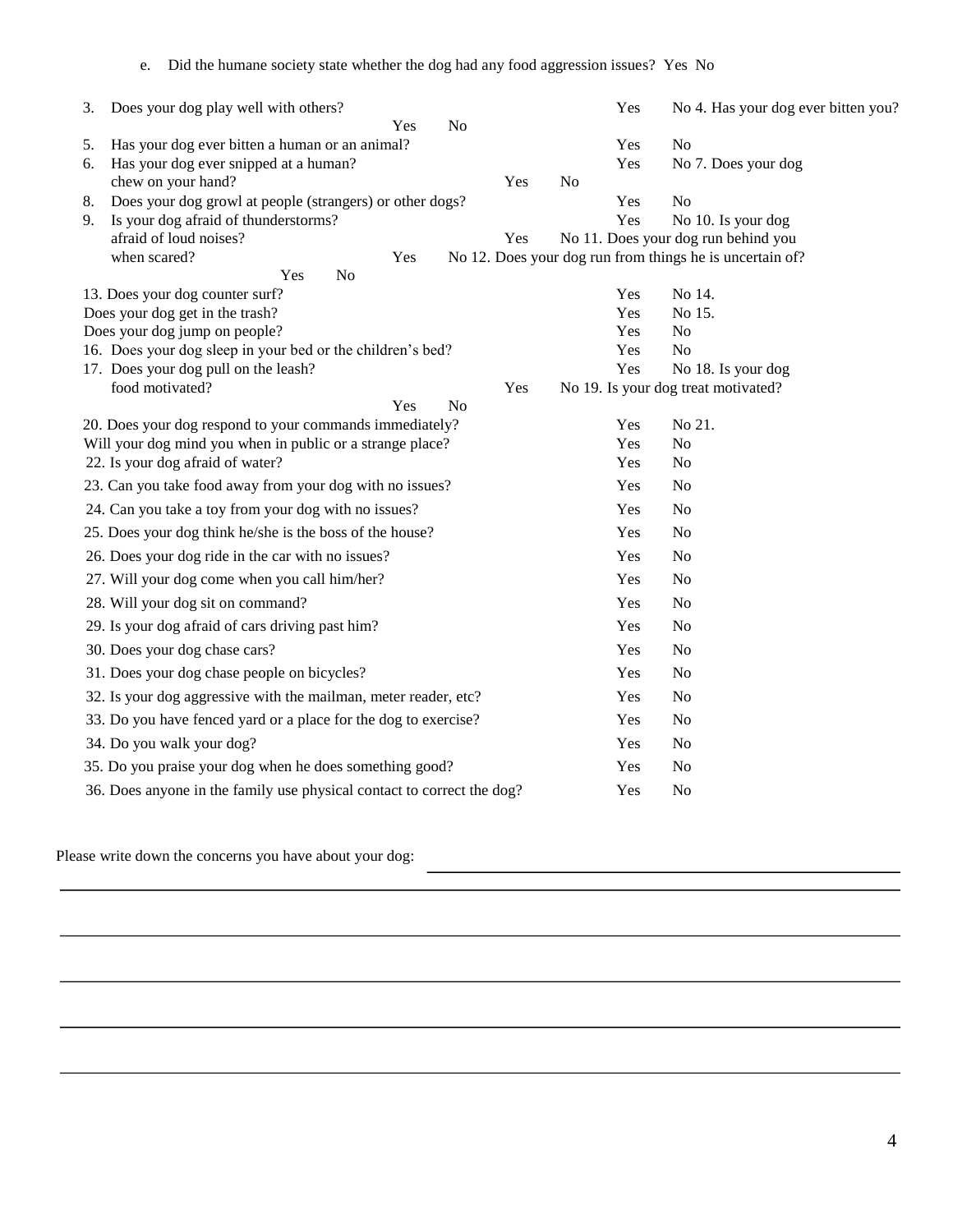Please write down what you would like to see out of your obedience training class:

Has your dog ever been through a obedience class before that you know of? If so, who was the trainer and what kind of training was it, i.e. clicker training, treat motivated training, praise and reward, etc.:

#### **CUTTING EDGE K9 TRAINING**

 Indianapolis Indiana 1-317-864-7789 [cuttingedgek9training@gmail.com](mailto:cuttingedgek9training@gmail.com)

www.cuttingedgek9training.com

| <b>ORDER CONFIRMATION:</b> |  |
|----------------------------|--|
|                            |  |
|                            |  |
|                            |  |
| City:                      |  |
| $\mathbf{Zip:}$            |  |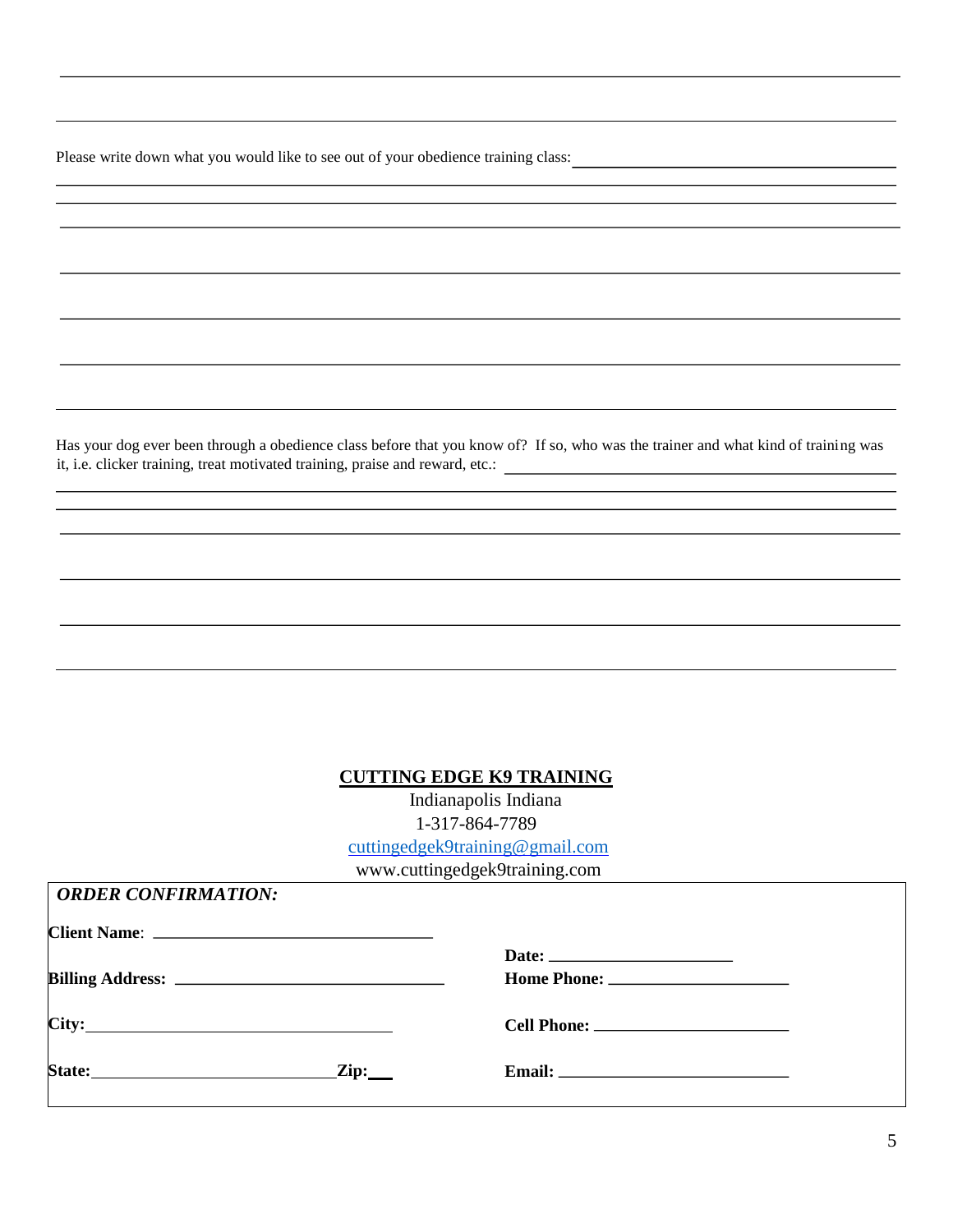This order confirmation (the "Order") will serve to confirm the Client's order to CUTTING EDGE K9 TRAINING a Indiana limited liability company (CUTTING EDGE K9 TRAINING) for the training services ordered by Client at the prices set forth below subject to the terms and conditions attached to this Order which are incorporated herein by this reference (collectively, the "Agreement"). This Order will serve as CUTTING EDGE K9 TRAINING invoice.

| <b>Description of Training Services</b> | Price |
|-----------------------------------------|-------|
|                                         |       |
|                                         |       |
|                                         |       |
|                                         |       |
|                                         |       |
|                                         |       |
|                                         |       |
|                                         |       |
|                                         |       |
| Down Payment                            |       |
| Balance                                 |       |
|                                         |       |

By signing below, each party agrees to comply with the terms and conditions set forth herein as well as the additional terms and conditions attached hereto. This commitment is not subject to the issuance of any further purchase orders, confirmations, or other events.

BY SIGNING BELOW, CLIENT ACKNOWLEDGES THAT CLIENT HAS READ, UNDERSTANDS AND AGREES TO THE TERMS AND CONDITIONS SET FORTH HEREIN AND THE ADDITIONAL TERMS AND CONDITIONS ATTACHED HERETO.

| <b>CUTTING EDGE K9 TRAINING</b> |                                                                              | <b>Client Signature</b>         |  |
|---------------------------------|------------------------------------------------------------------------------|---------------------------------|--|
|                                 |                                                                              |                                 |  |
| Print Name:<br>Title:           | Print<br>Owner                                                               | Name: $\qquad \qquad$<br>Title: |  |
| Date:                           |                                                                              | Date:                           |  |
|                                 | <b>ADDITIONAL TERMS AND CONDITIONS OF</b><br><b>CUTTING EDGE K9 TRAINING</b> |                                 |  |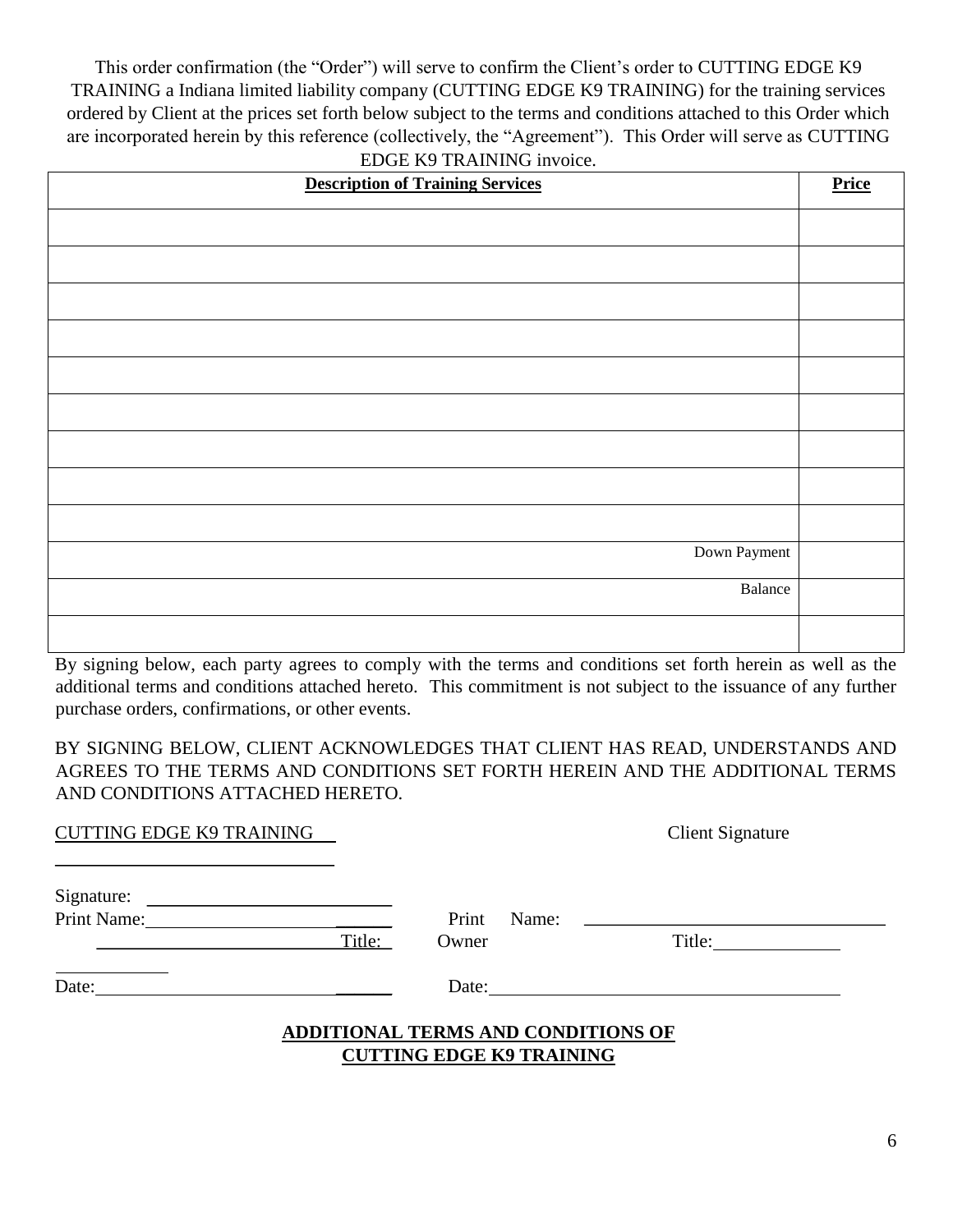### **DOG TRAINING SERVICES ORDER AND AGREEMENT**

The Agreement between CUTTING EDGE K9 TRAINING and Client shall include the terms and conditions set forth in the Order as well as the additional terms and conditions set forth below. This Agreement constitutes the entire agreement of the parties regarding the subject matter hereof and governs the provision of all Services by CUTTING EDGE K9 TRAINING to the Client. No Order shall be binding upon CUTTING EDGE K9 TRAINING until accepted by CUTTING EDGE K9 TRAINING in writing. This Agreement shall be effective ("Effective Date") upon the date of the last party to sign the Order. In consideration of the mutual covenants and conditions set forth below and the Order, CUTTING EDGE K9 TRAINING and Client agree as follows:

### 1. Services.

1.1 General. Subject to the terms and conditions of this Agreement, CUTTING EDGE K9 TRAINING will use reasonable efforts to perform the services identified on the Order accompanying this Agreement or in a mutually agreed upon written work order ("Services") in accordance with this Agreement. If the scope of Services that Client requires CUTTING EDGE K9 TRAINING to perform materially differ from the scope of Services originally requested by Client and agreed to by CUTTING EDGE K9 TRAINING, Client agrees to pay CUTTING EDGE K9 TRAINING for any additional or different Services provided by CUTTING EDGE K9 TRAINING at CUTTING EDGE K9 TRAINING then current time and materials rates and reimburse CUTTING EDGE K9 TRAINING for any additional reasonable costs incurred as a result of such performance. Client acknowledges that time frames and dates for completion of the Services agreed to by the parties are estimates only and the ability to meet them is influenced by a range of factors including level of cooperation of Client. Obligations as to time are therefore on a "reasonable efforts" basis only and CUTTING EDGE K9 TRAINING shall not be liable for failure to meet time frames or completion dates unless that is due to the gross negligence of CUTTING EDGE K9 TRAINING Refusal Right. The Services may involve one of several disciplines, including but not limited to, police patrol, bomb detection, narcotics detection, family protection, executive protection, search and rescue, basic obedience, agility, behavior modifications, etc. Client recognizes that some dogs are unable to perform certain types of work or the canines behavior is ingrained to deeply to change CUTTING EDGE K9 TRAINING shall have the right, at its sole discretion, to refuse to provide Services to a dog which is not healthy, is aggressive or does not seem suitable to the Services provided.

#### 2. Client's Duties and Responsibilities.

(a) Client shall, at its own expense, cooperate with CUTTING EDGE K9 TRAINING and provide or make available to CUTTING EDGE K9 TRAINING appropriate access to Client's premises (if necessary) and all relevant information reasonably required by CUTTING EDGE K9 TRAINING to enable CUTTING EDGE K9 TRAINING to perform the Services. Client will also be required to have an approved veterinarian check and clear the dog from any physical problems that could keep the dog from training.

(b) Client agrees to take all reasonable precautions during each and every training session to make certain that Client's dog is safely secured by leash, muzzle or otherwise. Client or its human handler shall follow the reasonable instructions of CUTTING EDGE K9 TRAINING staff at all times during a training exercise or while present on CUTTING EDGE K9 TRAINING property. If a dog exhibits unusual behavior or if a human handler cannot control Client's dog or fails to follow the instructions of CUTTING EDGE K9 TRAINING staff, then CUTTING EDGE K9 TRAINING staff shall have the right to immediately terminate any training exercise and ask that the dog be secured and/or removed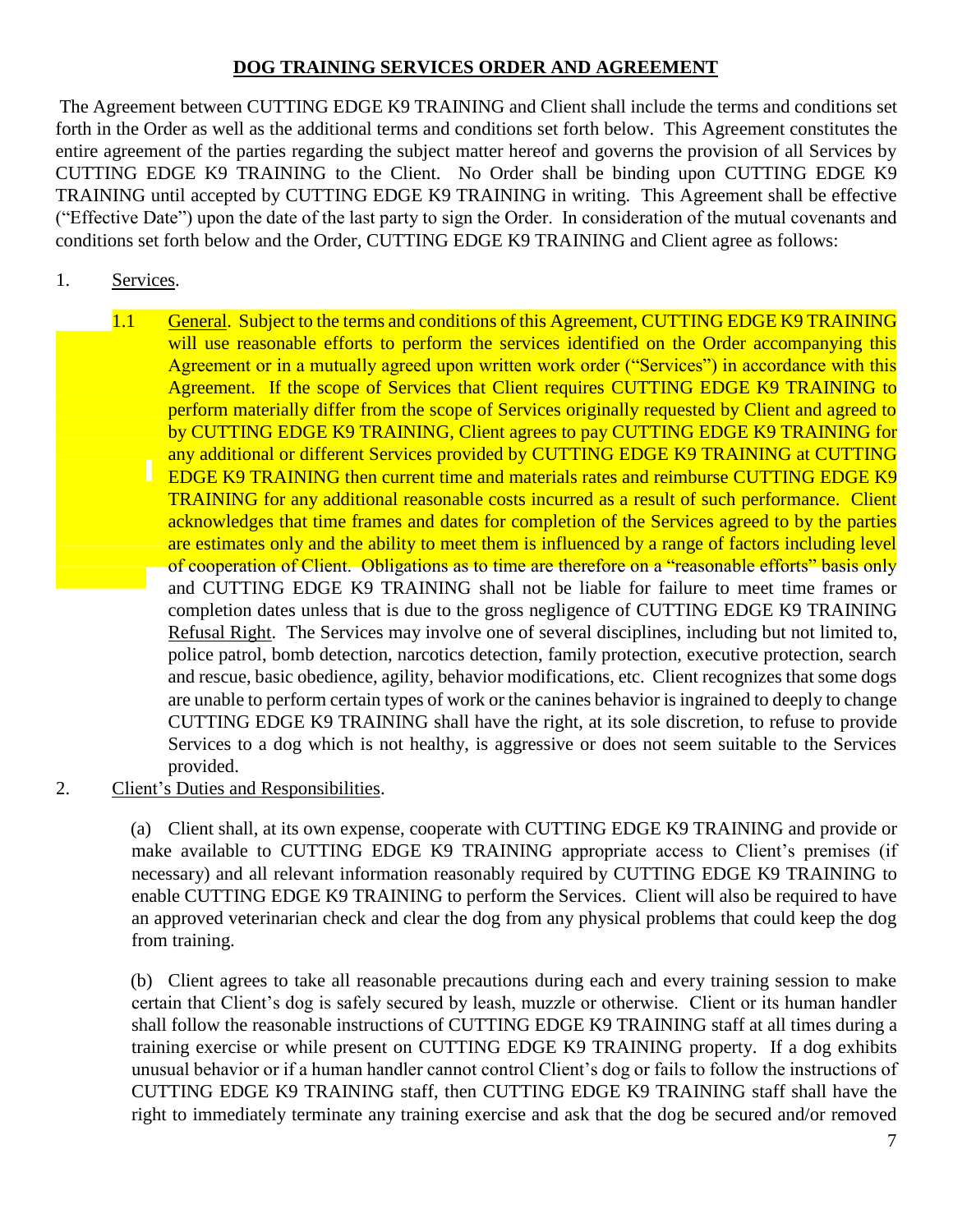from CUTTING EDGE K9 TRAINING property. Client will not be entitled to additional training or refund if a training session is terminated in accordance with the foregoing sentence.

(c) Except for actions taken in response to commands from a CUTTING EDGE K9 TRAINING trainer, Client shall at all times be responsible for the actions of its dog and for the actions of any human handler which is an employee or agent of Client, whether or not such handler is participating in a training exercise. Client shall indemnify, defend and hold harmless CUTTING EDGE K9 TRAINING, its manager, members, officers, employees, agents, successors and assigns, from any and all liability arising as a result of personal injury, death or damage to other dogs or property, arising as a result of (i) the actions of Client's dog during any training exercise or while such dog is present on CUTTING EDGE K9 TRAINING property; and (ii) the acts or omissions of any dog handler which is an employee or agent of Client, including the failure of any such handler to control Client's dog at all times when the dog is not under the direct control of a CUTTING EDGE K9 TRAINING trainer.

- 3. Fees and Payment. Client will pay CUTTING EDGE K9 TRAINING the applicable fees for Services rendered in accordance with this Agreement. Client will reimburse CUTTING EDGE K9 TRAINING for all reasonable out-of-pocket expenses (including travel and accommodation expenses) incurred by CUTTING EDGE K9 TRAINING in providing the Services. Unless otherwise expressly provided in this Agreement, Client will pay CUTTING EDGE K9 TRAINING all amounts due under this Agreement immediately upon execution of CUTTING EDGE K9 TRAINING invoice. All payments must be made in U.S. dollars. Any amounts not paid when due will accrue interest at five percent (5%) per month or the maximum rate permitted by applicable law, whichever is less, from the due date until paid.  $\overline{No}$ refunds will be given once training has commenced.
- 4. Warranties; Disclaimer.
	- 4.1 Services. CUTTING EDGE K9 TRAINING warrants that any Services provided to Client will be performed with due care in a professional and workmanlike manner. In no event does CUTTING EDGE K9 TRAINING warranty or guarantee that any particular dog or human handler will successfully complete training or obtain any required certification. Notwithstanding the foregoing, CUTTING EDGE K9 TRAINING will attempt to identify the reason for which a dog or handler is not performing as expected and suggest a solution. In the event of a breach of the warranty contained in this Section 4.1, Client's sole and exclusive remedy shall be for its dog or human handler to repeat training, provided, however, that Client notifies CUTTING EDGE K9 TRAINING in writing of the breach within thirty (30) days following completion of the training.
	- 4.2 Disclaimers. THE EXPRESS WARRANTIES IN THIS SECTION 4.1 ARE IN LIEU OF, AND CUTTING EDGE K9 TRAININGEXPRESSLY DISCLAIMS, ALL OTHER WARRANTIES, EXPRESS, IMPLIED, OR STATUTORY, REGARDING THE SERVICES, INCLUDING ANY WARRANTIES OF MERCHANTABILITY, FITNESS FOR A PARTICULAR PURPOSE, AND ANY WARRANTIES ARISING FROM COURSE OF DEALING OR COURSE OF PERFORMANCE. CLIENT RECOGNIZES THAT THE SERVICES PROVIDED HEREIN INVOLVE AND ARE ULTIMATELY DEPENDENT UPON THE PERFORMANCE OF DOGS UNDER INHERENTLY DANGEROUS AND SOMETIMES EXTREME CONDITIONS. AS SUCH, THERE IS NO GUARANTEE THAT A DOG WILL PERFORM AS TRAINED IN ANY PARTICULAR CIRCUMSTANCE AND CUTTING EDGE K9 TRAININGDOES NOT PROVIDE ANY WARRANTY (EXCEPT AS STATED IN SECTION 4.1) REGARDING THE SERVICES PROVIDED HEREIN.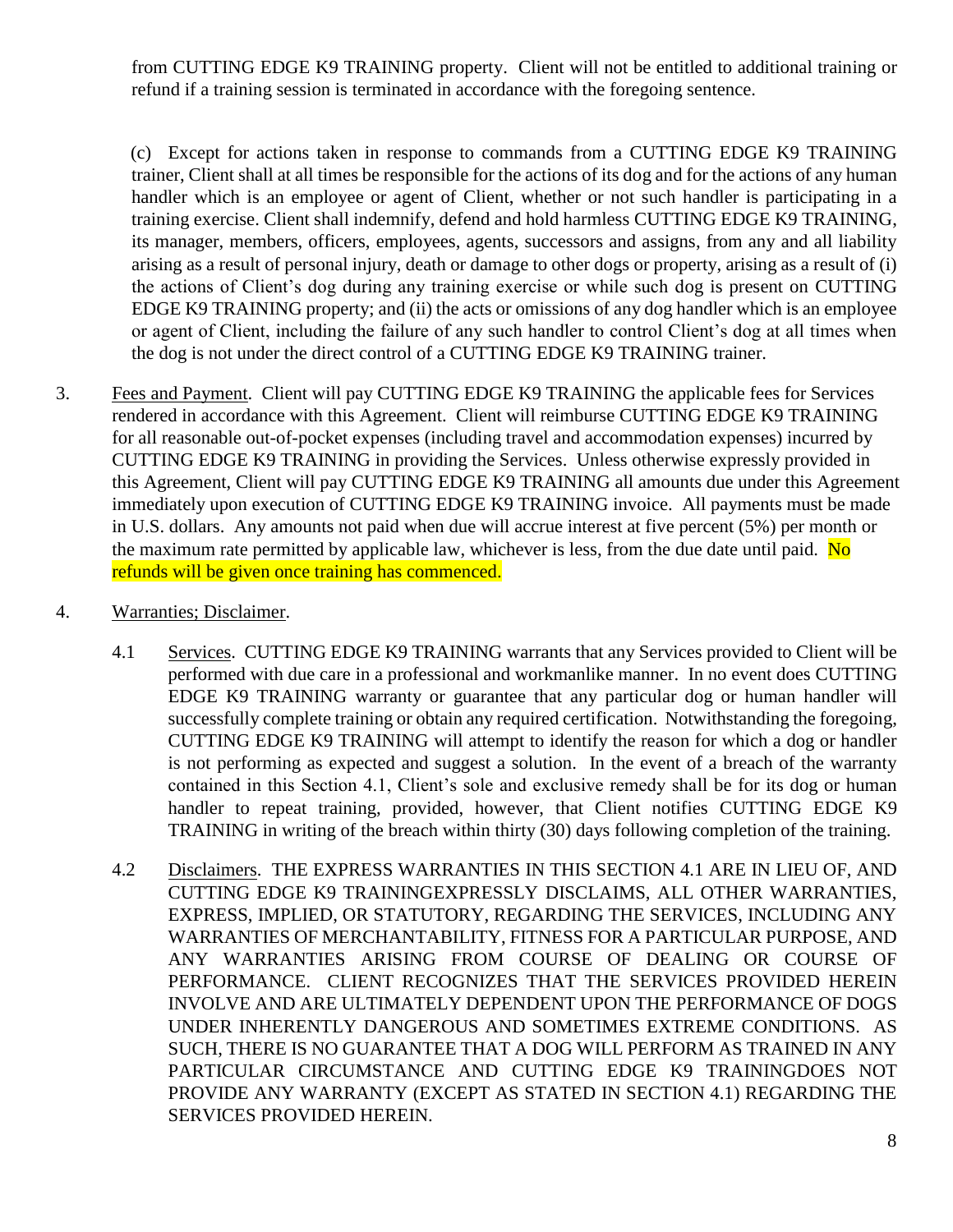5. Waiver of Liability. 5.1 Client Risk. Client understands and does hereby acknowledge that Client's attendance and the attendance of any of Client's family members, agents or employees to any training course or evaluation with CUTTING EDGE K9 TRAINING is not without risk and, because of some Services and dogs to which Client may be exposed, may cause injury to Client or Client's dog even when the greatest amount of care is taken.

5.2 Waiver. Client and Client' executor and assigns hereby waive, release and hold harmless CUTTING EDGE K9 TRAINING and any of its owners, agents, trainers, instructors, insurers, independent contractors, and employees from any and all expenses, losses, demands, claims, or liability of any nature for injury or damage arising from or related to the Services which Client, Client's dog, or any family member, agent or employee of Client may suffer, including specifically, but not without limitation, any damage or loss resulting from actions of any person or dog, and Client expressly assumes the risk of such injury or damage while attending any training session or other function of CUTTING EDGE K9 TRAINING or while at any training location or the surrounding area thereto. Further, Client agrees that CUTTING EDGE K9 TRAINING, its owners, agents, trainers, instructors, insurers, independent contractors, and employees, shall not be liable for any expenses, losses, demands, claims, damages, losses or liabilities of any nature that arise from or are incident to resulting from the failure of a dog to respond to any commands taught to the dog or resulting from counseling and advice supplied to the Client. The dog's behavior now and in the future, is solely the responsibility of the

Client. Should any behavior on the dog's part now or in the future result in damage to the Client, property, or person of some third party, Client agrees to assume full liability to such third party for any and all such damage, and to absolve CUTTING EDGE K9 TRAINING, its owners, agents, trainers, instructors and employees from any and all obligations to pay such damage to third party. All dogs are trained or otherwise handled or cared for by CUTTING EDGE K9 TRAINING without liability on CUTTING EDGE K9 TRAINING for loss or damage from disease, death, running away, theft, fire, injury to persons, other dogs, or property by said dog, or other unavoidable causes.

5.3 Waiver of Additional Damages. IN NO EVENT WILL CUTTING EDGE K9 TRAININGBE LIABLE FOR ANY CONSEQUENTIAL, INDIRECT, EXEMPLARY, SPECIAL, OR INCIDENTAL DAMAGES, INCLUDING WITHOUT LIMITATION ANY LOST DATA, LOST PROFITS AND COSTS OF PROCUREMENT OF SUBSTITUTE GOODS OR SERVICES, ARISING FROM OR RELATING TO THIS AGREEMENT OR ANY STATEMENT OF WORK, HOWEVER CAUSED AND UNDER ANY THEORY OF LIABILITY (INCLUDING NEGLIGENCE), EVEN IF CUTTING EDGE K9 TRAININGHAS BEEN ADVISED OF THE POSSIBILITY OF SUCH DAMAGES.

- 6. Term and Termination.
	- 6.1 Term; Material Breach. The term of this Agreement will begin on the Effective Date and will continue until terminated by either party as provided in this Section 6 (the "Term"). Either party may terminate this Agreement if the other party breaches any material provision of this Agreement and does not cure such breach within fifteen (15) days after receiving written notice thereof. Upon termination or expiration of this Agreement for any reason, any amounts owed to CUTTING EDGE K9 TRAINING under this Agreement before such termination or expiration will be immediately due and payable. Sections 3, 4.2, 5, 6 and 7, together with any accrued payment obligations, will survive expiration or termination of this Agreement for any reason.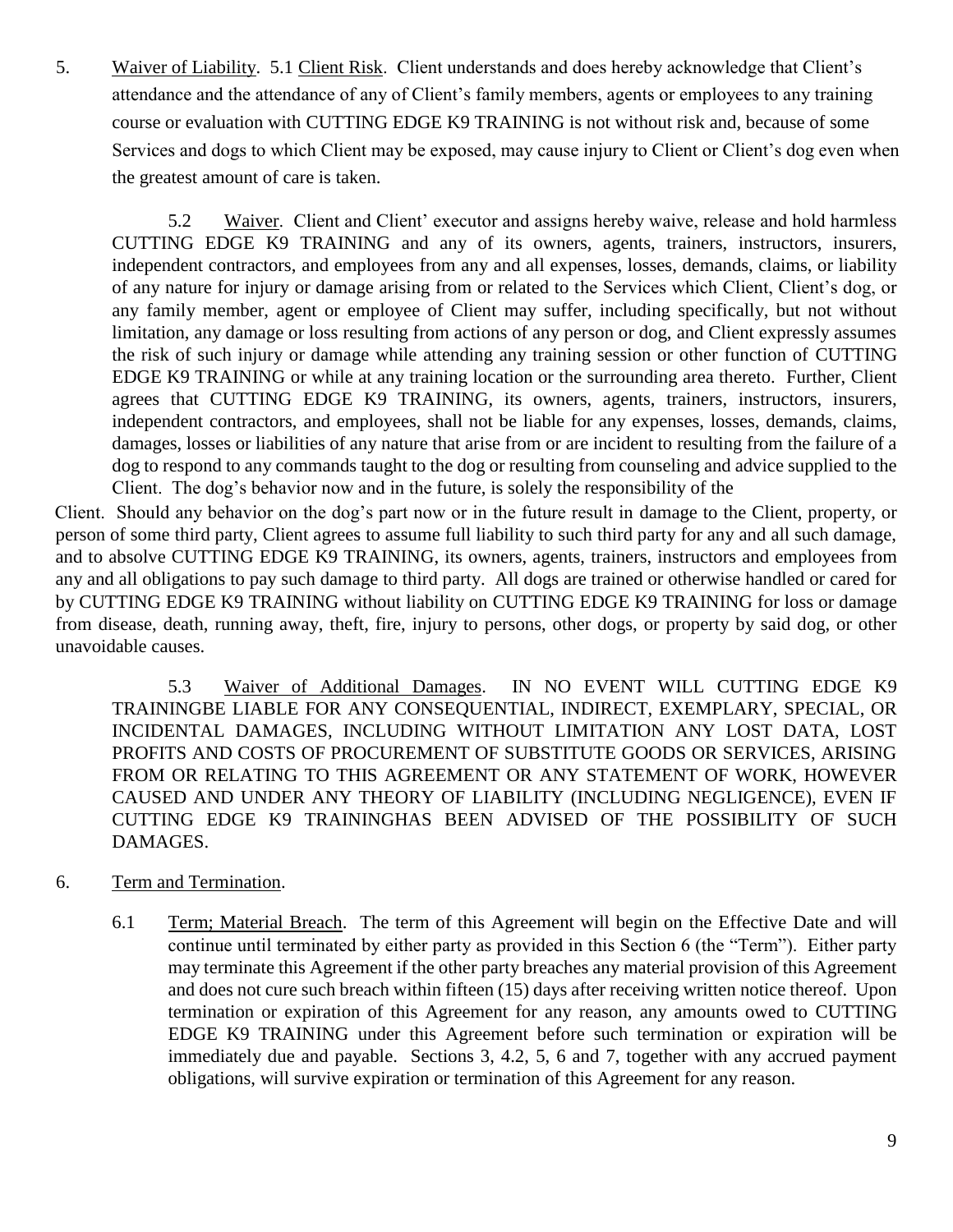- 6.2 Special Termination Right. To ensure the safety of Client and the safety of others, and that of all dogs, CUTTING EDGE K9 TRAININ G reserves the right to cancel at any time the Services if in its sole discretion it determines that the continued training of Client's dog could constitute a danger to Client or others.
- 7. General.
	- 7.1 Assignments. Neither party may assign or transfer, by operation of law or otherwise, this Agreement any of its rights under this Agreement to any third party without the other prior written consent of the other party except that CUTTING EDGE K9 TRAINING will have the right to assign this Agreement to any successor to its business or assets to which this Agreement relates, whether by merger, sale of assets, sale of stock, reorganization or otherwise. Any attempted assignment or transfer in violation of the foregoing will be null and void.

7.2 Force Majeure. CUTTING EDGE K9 TRAINING shall not be liable hereunder by reason of any failure or delay in the performance of its obligations hereunder for any cause which is beyond the reasonable control of CUTTING EDGE K9 TRAINING.

- 7.3 Notices. All notices, consents, and approvals under this Agreement must be delivered in writing by hand, by electronic facsimile (fax), or by certified or registered mail, (postage prepaid and return receipt requested) to the other party at the address set forth on the cover page of this Agreement, and will be effective upon receipt or three (3) business days after being deposited in the mail as required above, whichever occurs sooner. Either party may change its address by giving notice of the new address to the other party.
- 7.4 Governing Law and Venue. This Agreement shall be governed by and interpreted in accordance with the laws of the State of Indiana, without reference to choice of laws rules.
- 7.5 Remedies. Except as provided in Section 4.1, the parties' rights and remedies under this Agreement are cumulative. If any legal action is brought by either party to enforce this Agreement, the prevailing party will be entitled to receive its attorneys' fees, court costs and other collection expenses, in addition to any other relief it may receive.
- 7.6 Waivers. All waivers must be in writing. Any waiver or failure to enforce any provision of this Agreement on one occasion will not be deemed a waiver of any other provision or of such provision on any other occasion.
- 7.7 Severability. If any provision of this Agreement is unenforceable, such provision will be changed and interpreted to accomplish the objectives of such provision to the greatest extent possible under applicable law and the remaining provisions will continue in full force and effect. Without limiting the generality of the foregoing, Client agrees that Section 5 will remain in effect notwithstanding the unenforceability of any provision in Section 4.
- 7.8 No Agency. Nothing contained herein shall be construed as creating any agency, partnership or other form of joint enterprise between the parties.
- 7.9 Entire Agreement. This Agreement, together with any exhibits hereto, constitutes the entire agreement between the parties regarding the subject matter hereof and supersedes all prior or contemporaneous agreements, understandings and communication, whether written or oral. This